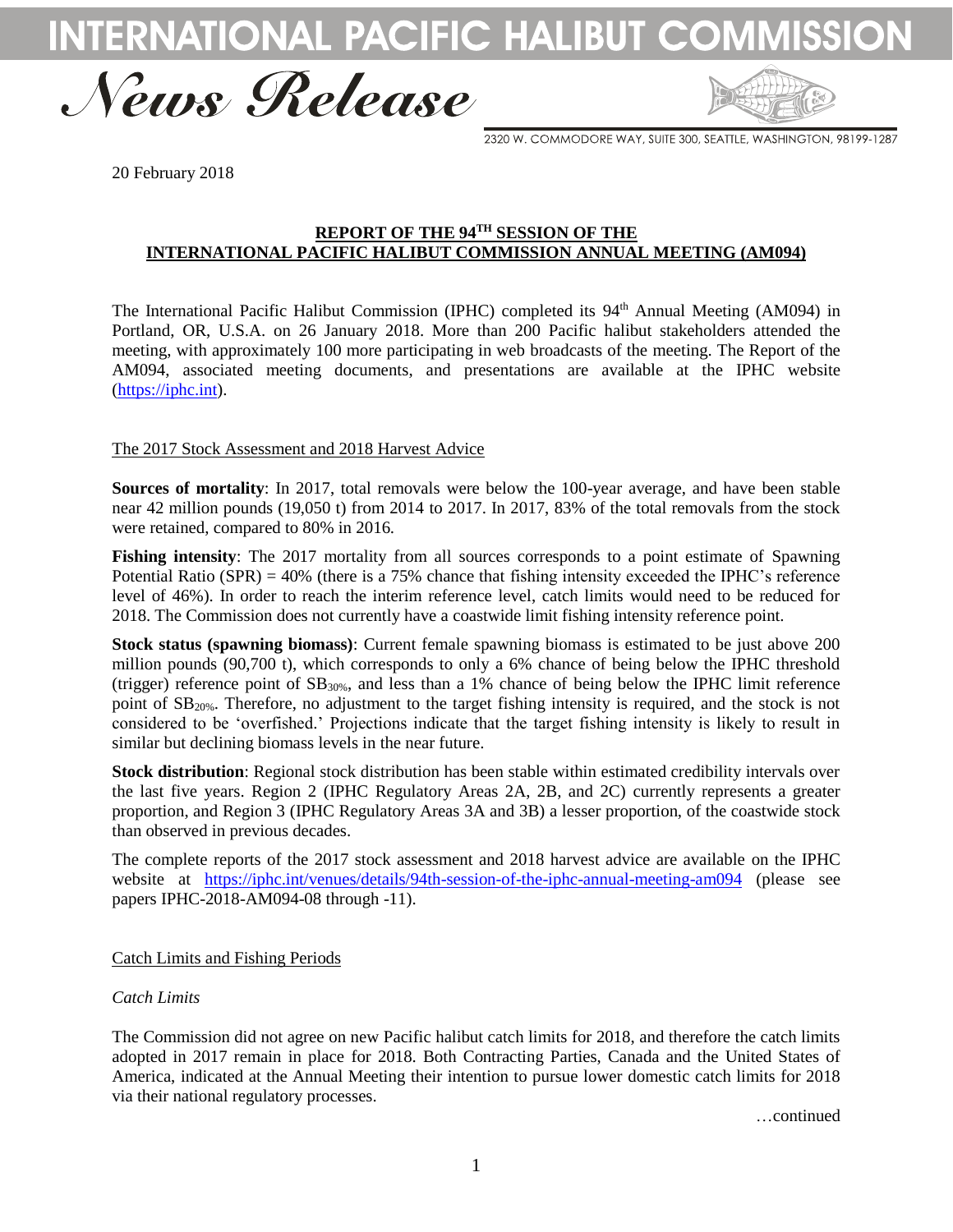Canada, via Fisheries and Oceans Canada (DFO) has announced the implementation of the following catch limits for fisheries in IPHC Regulatory Area 2B:

| <b>IPHC Regulatory Area 2B</b>     | Catch limit (pounds) | Catch limit (metric tons) |
|------------------------------------|----------------------|---------------------------|
| Commercial Total Allowable Catch   | 5,295,995            | 2402.25                   |
| Recreational Total Allowable Catch | 927,990              | 420.93                    |

Details of catch limits and management measures implemented by the United States of America, via NOAA-Fisheries for IPHC Regulatory Areas in U.S. waters will be noted in subsequent IPHC news releases, once available.

### *Fishing Periods (Season dates)*

The Commission adopted fishing periods for 2018 as provided below, thereby superseding Section 8 of the IPHC Pacific halibut fishery regulations:

- a) IPHC Regulatory Area 2A (Non-Treaty Direct Commercial): 27 Jun, 11 July, 25 July, 8 August, 22 August, 5 September, 19 September 2018.
- b) Canadian and U.S. quota-share fisheries in IPHC Regulatory Areas 2C, 3A, 3B, 4A, 4B, 4C, 4D, and 4E: Opening: 24 March – Closing: 7 November 2018.

IPHC Regulatory Area 2A fishing dates for incidental commercial Pacific halibut fisheries concurrent with the limited-entry sablefish fishery north of Point Chehalis and the salmon troll fishing seasons will be established under U.S. domestic regulations by NMFS. The remainder of the IPHC Regulatory Area 2A Catch Sharing Plan (CSP) allocations, including sport fishing seasons and depth restrictions, will be determined under regulations promulgated by NMFS. Further information regarding the depth restrictions in the commercial directed Pacific halibut fishery, and details for the sport fisheries, is available at the NMFS hotline (1-800-662-9825). The IPHC Regulatory Area 2A licensing procedures did not change.

# Regulatory Changes

The IPHC adopted a number of regulatory changes to update and clarify existing regulations, including:

- A change to allow the use of leased IFQ by CDQ organizations in IPHC Regulatory Areas 4B, 4C, 4D and 4E
- A change to allow the use of pot gear for directed Pacific halibut fishing in areas where such gear is allowed by Contracting Party domestic regulations.
- Clarifications to the regulations for landing catch with the head on, reflecting the experience gained since this regulation was first adopted in 2017.

A complete summary of the regulatory actions taken by the IPHC for 2018 can be found in the report of the 94<sup>th</sup> Annual Meeting, posted on the IPHC website.

# **Other Actions**

# *Harvest Strategy Policy*

The IPHC provided direction to the Management Strategy Advisory Board (MSAB) for further work on harvest strategy policy development, including consideration of both scale – the level of removals from the stock – and distribution – how the catch is distributed across the range of the stock.

…continued